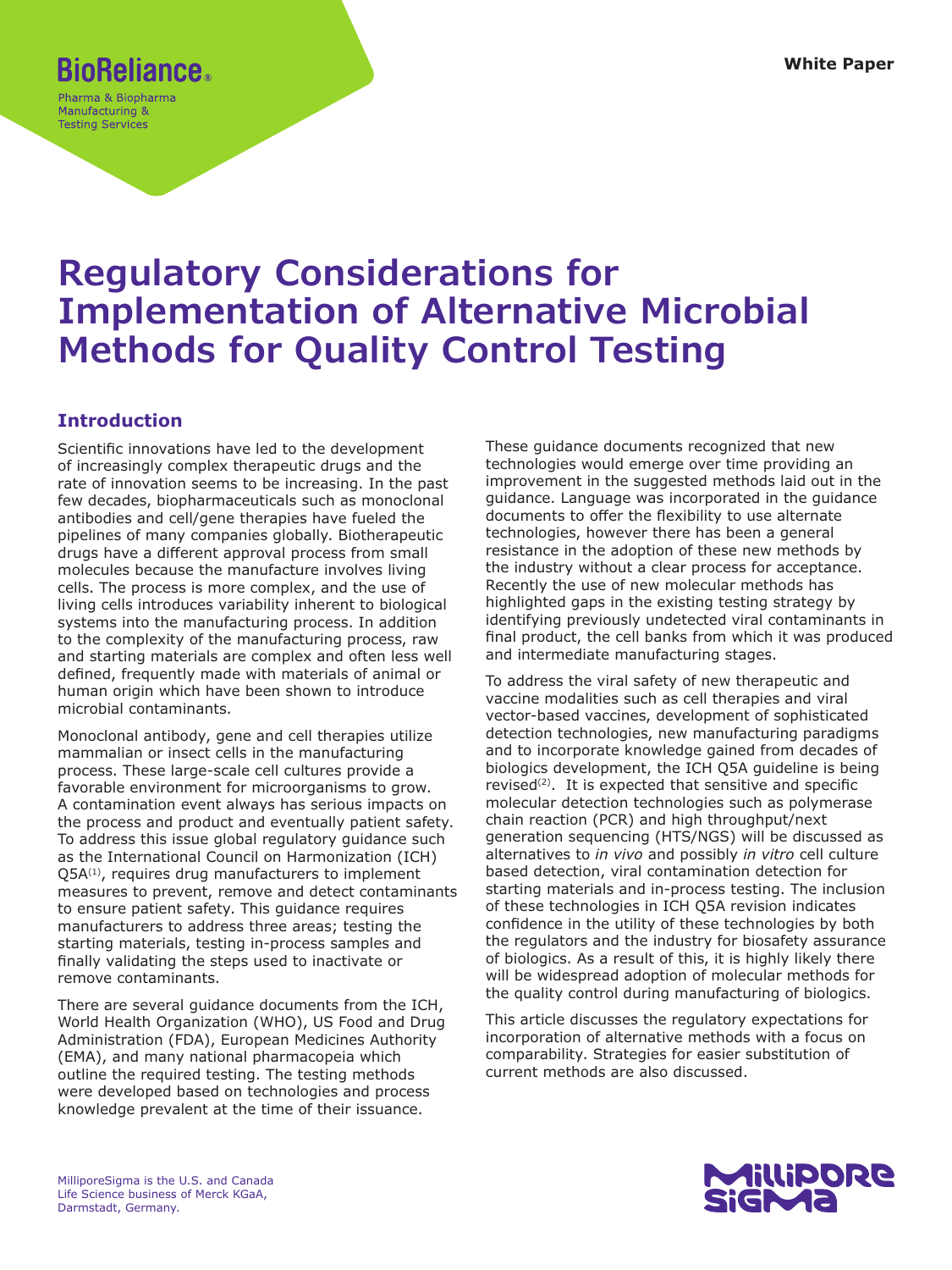## **Regulatory requirements for adaption of alternative methods**

Developing and publishing regulatory guidance is a multi-year process. Regulations are not updated frequently and therefore often lag technological advances. Guidance is issued based on knowledge and technologies current at the time of writing and therefore, often includes language permissive to the use of alternate technologies. For example. ICH Q5A states that "Numerous assays can be used for the detection of endogenous and adventitious viruses. They should be regarded as assay protocols recommended for the present, but the list is not all-inclusive or definitive. Since the most appropriate techniques may change with scientific progress, proposals for alternative techniques, when accompanied by adequate supporting data, may be acceptable". This guidance was published more than two decades ago, and many innovative technologies have been developed since.

Regulators expect that an alternative method is demonstrated to be fit for purpose and is equivalent or better than the current method. The US FDA's 2020 guidance on CMC for gene therapy $(3)$  states "Examples of alternative methods, which may be needed for live cells, include rapid sterility tests, rapid mycoplasma tests (including PCR-based tests), and rapid endotoxin tests. For these non-compendial tests we recommend that you qualify/validate them to ensure they are fit for their intended use". USP  $<$ 1223><sup>(4)</sup> states that "The alternative technology must be at least equivalent to the current technology in terms of performance for the intended use. Much of the technical support for equivalence may come from the peer-reviewed scientific literature or from a prior regulatory submission (e.g., a vendor submitted the Drug Master File to the FDA, or prior submission from a company on this technology), but this must be confirmed, as appropriate for the intended use."

For the biopharmaceutical industry in general, this equates to ensuring that the method has been validated according to the principles outlined in ICH  $Q2$  (R1)<sup>(5)</sup> or other appropriate local regulation, tested in the relevant matrices and demonstrated to be equal or better through a comparability exercise. Depending on whether the method is qualitative or quantitative, parameters to be determined during validation can include accuracy, precision, specificity, quantitation limit, linearity, range, and robustness. Where possible, this testing needs to be carried out in the typical sample matrix for the assay.

The other requirement is to demonstrate that the alternate method, where possible, is equal to or better than the current method through comparability studies.

## **Comparability**

### *In vitro methods*

When an alternate method is a replacement of an existing *in vitro* method comparability or equivalence studies expectations are well-defined. According to the Ph. Eur. 5.1.6<sup>(6)</sup>, an adequate comparison experiment at low levels of inoculation with sufficient numbers of replicates for relevant strains of test micro-organisms is required. Alternatively, and in some cases additionally, equivalence testing can be carried out by the parallel testing of a predefined number of samples or for a predefined period of time. This parallel testing can be justified based on a risk assessment. In some instances, specific detection limits for an alternative method are identified as in the Ph. Eur 2.6.7, Mycoplasmas (7). According to the USP, four options are available to establish the equivalence of a candidate alternative analytical method:

- 1. Acceptable procedures (i.e., merely meeting a minimum performance or acceptance requirement without a need to demonstrate equivalence to the compendial method)
- 2. Performance equivalence to the compendial method
- 3. Results equivalence to the compendial method
- 4. Decision equivalence to the compendial method.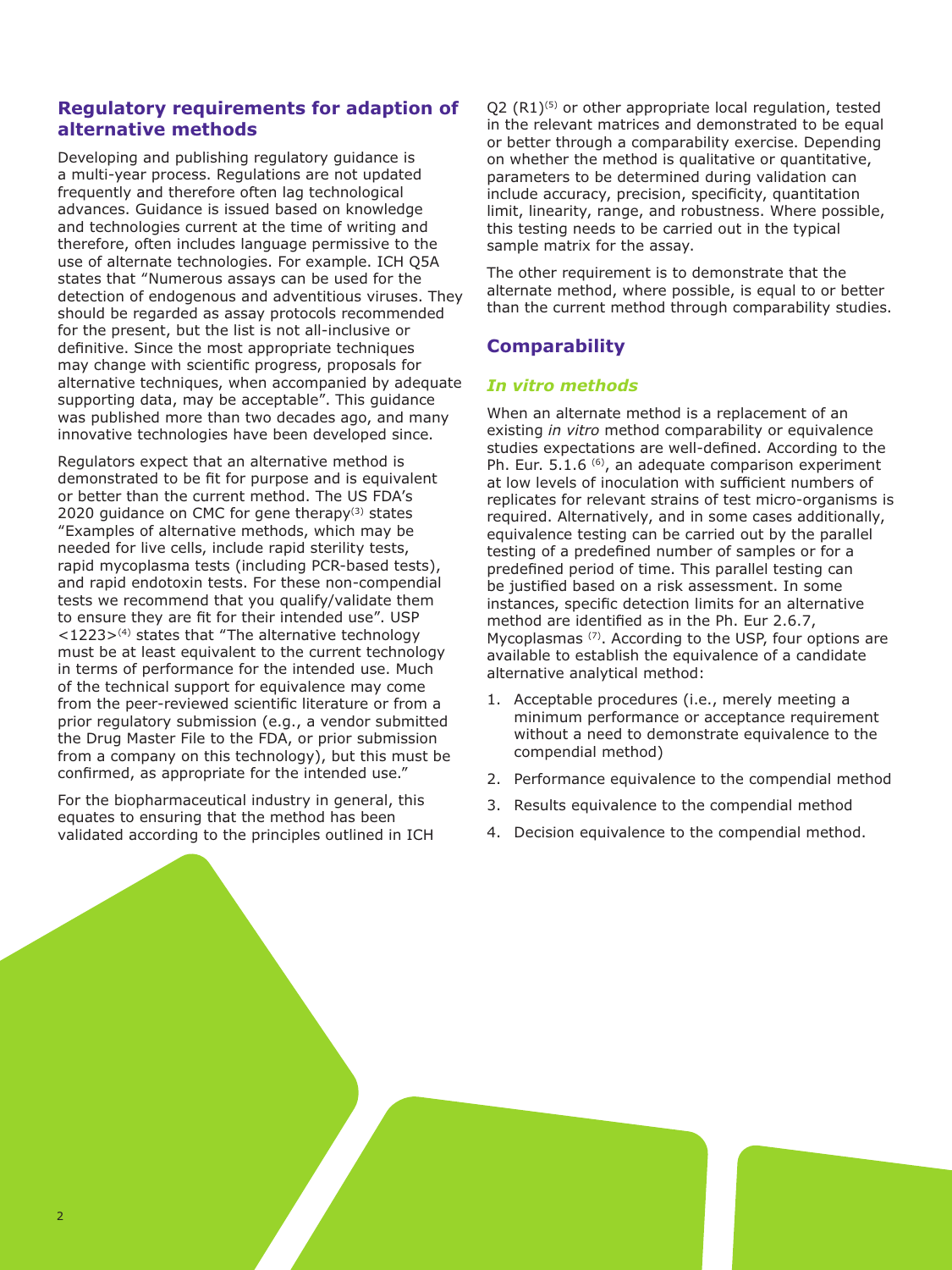A decision equivalence is the case of a pass/fail result obtained by the test. With this approach, the frequency of positive and negative results generated should be no worse than with the compendial method. Based on the method being implemented a suitable strategy must be employed.

Culture-based methods detect the presence of infectious units of contaminants. Molecular methods such as PCR and NGS detect the presence of contaminant nucleic acid. Presence of nucleic acid molecules do not always equate to an infectious unit capable of replication and impacting product quality. Suitable investigative tools such as confirmatory culture-based test need to be place in the event of a positive signal in a molecular test.

### *In vivo methods*

Comparability to *in vivo* methods is more complex. As outlined in Ph. Eur. 5.2.14 (8) *in vivo* methods are inherently variable. The determination of the absence of micro-organisms *in vivo* methods is usually based on non-specific observations such as increased body temperature, change in the physical activity of the animal etc., instead of specific detection of extraneous agent genomes using molecular methods in the *in vitro* alternatives. Many of the legacy *in vivo* assays were demonstrated to be fit for purpose many decades ago, in an era when validation requirements, such as ICH Q2 (R1) guideline, were not in place.

One of the consequences associated with the inherent variability of *in vivo* assays is that their replacement by the more-consistent *in vitro* methods requiring a head-to-head assay comparison becomes challenging to perform. In addition, it is not consistent with the principles of reduce, refine or replace (3Rs) principles to conduct side-by-side comparison of the *in vivo* and alternate *in vitro* methods where the same standard stock of organisms is used in both methods to demonstrate equivalence. Globally, regulatory agencies are seeking to implement the principles of 3Rs and this is being animal use and this is also being adopted by the pharmaceutical industry. At a recent Parental Drug Association (PDA) Virus Conference, representatives from the European Directorate for the Quality of Medicines & HealthCare (EDQM) presented this view and there was agreement from regulatory and industry representatives present. When possible, industry/academia consortia could undertake these efforts for promising technologies to satisfy the needs for performance evaluation, comparability and develop standardized process. An example of such an effort is the PDA's Advanced Virus Detection Technologies Interest Group's (ADVTIG) which includes manufacturers, service providers, academics and regulators, who collaborate to share/address common challenges and experiences and, create readiness for the use of NGS to replace *in vivo* adventitious viral detection.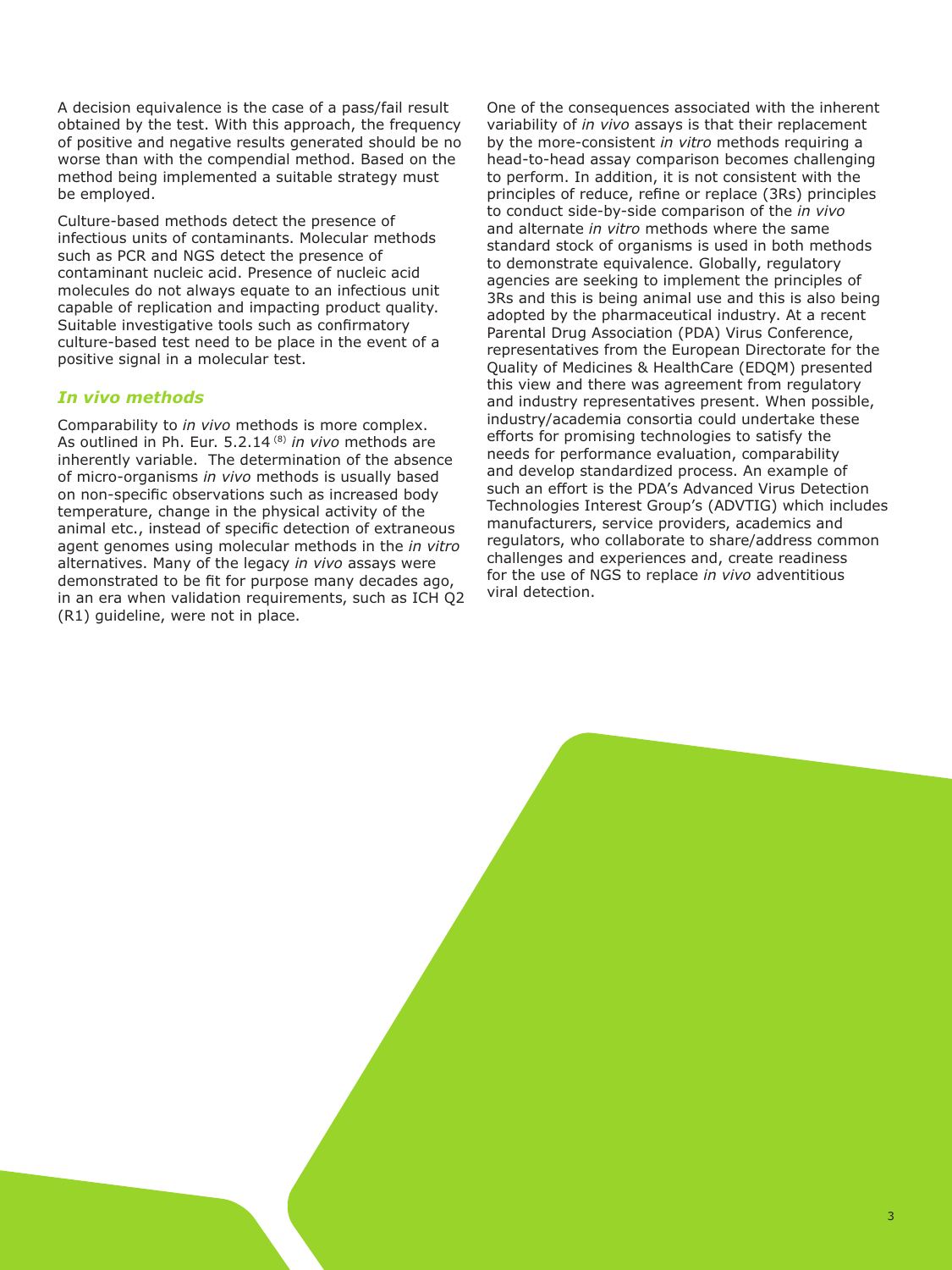## **Strategy for adoption**

4

Although novel microbial and viral detection methods that are rapid, have improved sensitivity, good robustness and have broad range of detection have been available for almost two decades, their adoption by the biopharmaceutical industry has been slow. There is a perception that there is an undefined risk to move away from compendial or well-established methods as it would invite regulatory scrutiny and delay approvals.

As outlined in Ph. Eur. 5.1.6, the risk level in adopting an alternative method varies depending on the technology considered, the methodology it replaces, the nature of the measurements taken (qualitative, quantitative or identification), the particular product or process attribute being evaluated, the location of the measurement in the manufacturing process chain and various other factors.

Risk analysis tools may be utilized to determine which alternative method is to be implemented, to assist in the justification of its implementation or to better understand the impact of implementation on production and/or product quality. An alternative method can be justified for use if the information obtained gives a scientifically sound measure of microbiological quality, and if the limitations of the method are not more severe than those of the currently acceptable method. Adoption of the new methods is based on improvements in parameters such as sensitivity, specificity and time-to-result which can be used in a risk-benefit analysis. This also helps in demonstration of non-inferiority of the alternate method which is a regulatory expectation.

As noted above, regulatory agencies allow the implementation of novel technologies when accompanied with the appropriate justification and information package. This has been demonstrated in approvals of cell and gene therapies using rapid sterility, PCR-based detection of mycoplasma and other novel methods for in-process and release testing. In addition, alternate methods such as next generation sequencing (NGS) have been extensively used in the development and quality control testing of vaccines against SARS-CoV2 virus (personal communication).

To incorporate alternate methods in their processes, companies should perform a risk assessment, develop a strategy, and ensure that regulatory expectations are met according to the risk identified. When feasible using the method early in development can help identify any issues, generate data and provide confidence regarding the method's suitability for the intended use in the process. When the alternate method is performed by a contract testing organization, ensuring that appropriate validation, comparability when feasible and ethical, has been performed. In addition, all the relevant data should be available to be reviewed by a regulatory body either through a drug/biologics master file (D/BMF) where feasible or through other processes. In **Table 1** below, we list a few example risk parameters with respect to the alternate method which can be used to perform a risk assessment.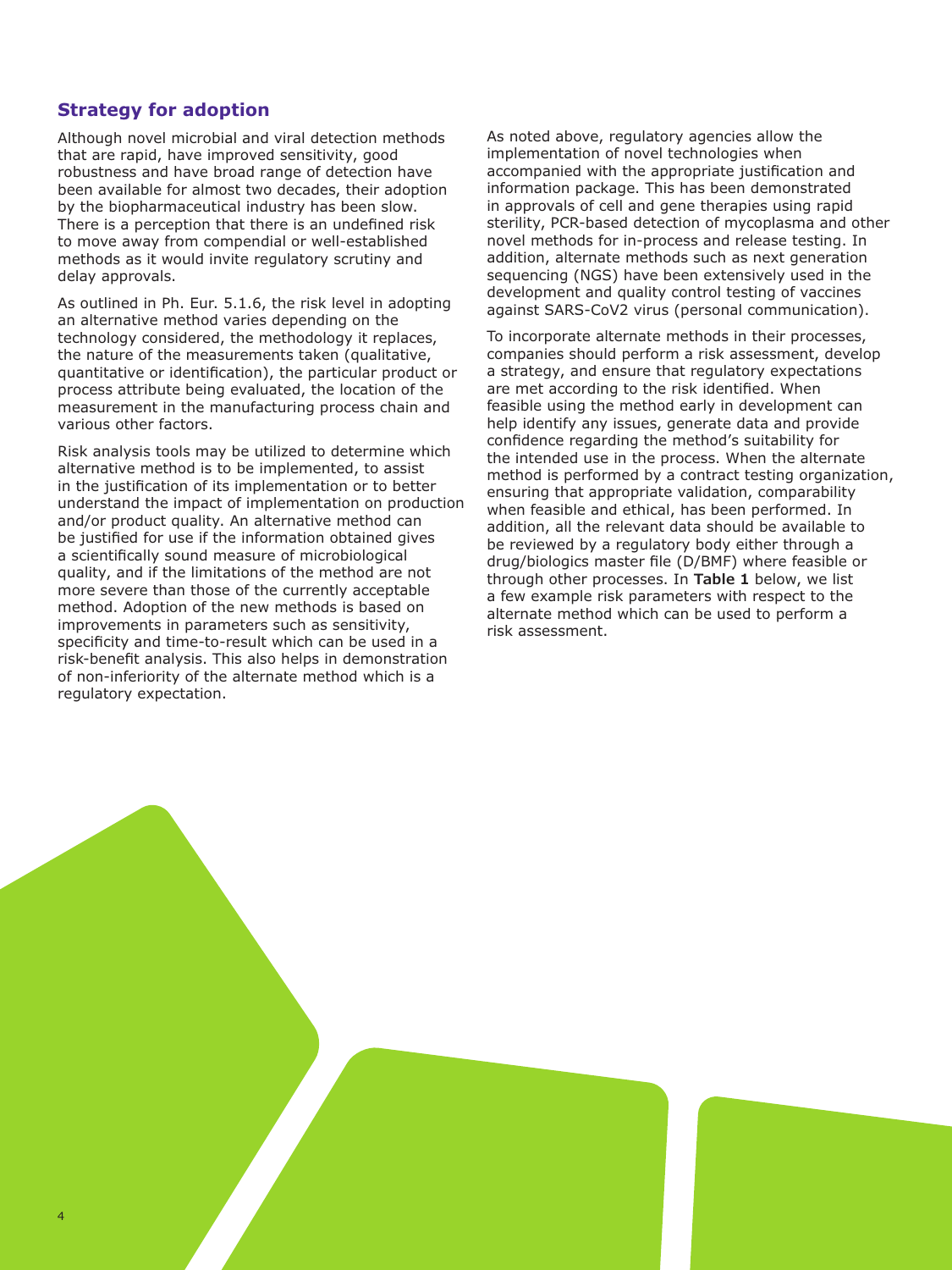| <b>Parameter</b>                                               | Low                                                                                                             | <b>Medium</b>                                       | <b>High</b>                                                         |
|----------------------------------------------------------------|-----------------------------------------------------------------------------------------------------------------|-----------------------------------------------------|---------------------------------------------------------------------|
| Type of assay                                                  | Characterization                                                                                                | In-process                                          | Release                                                             |
| Technology maturity                                            | Compendial method                                                                                               | Well-established                                    | Novel                                                               |
| Testing provider                                               | Well-established testing organization,<br>providing GMP quality control and inspected<br>by regulatory agencies |                                                     | Methods and quality systems not<br>inspected by regulatory agencies |
| Validated method                                               | Yes                                                                                                             |                                                     | No                                                                  |
| Data package available                                         | Yes, in a master file (DMF/BMF)                                                                                 |                                                     | No                                                                  |
| Regulatory maturity                                            | Assay used in release of licensed product                                                                       | Assay used in release of<br>investigational product | Data about method not reviewed<br>by regulatory agency              |
| Assay comparability data package<br>available (where feasible) | Yes                                                                                                             |                                                     | No                                                                  |

**Table 1:** Examples of risk parameters for substitution with an alternative method.

Additionally, when there are opportunities for early feedback from regulators, for example through an INTERACT meeting, include the use of the alternate technology in the discussion.

The graphic **(Figure 2)** shows some feedback points throughout the development process. All the above reduce the risk of delay in approvals.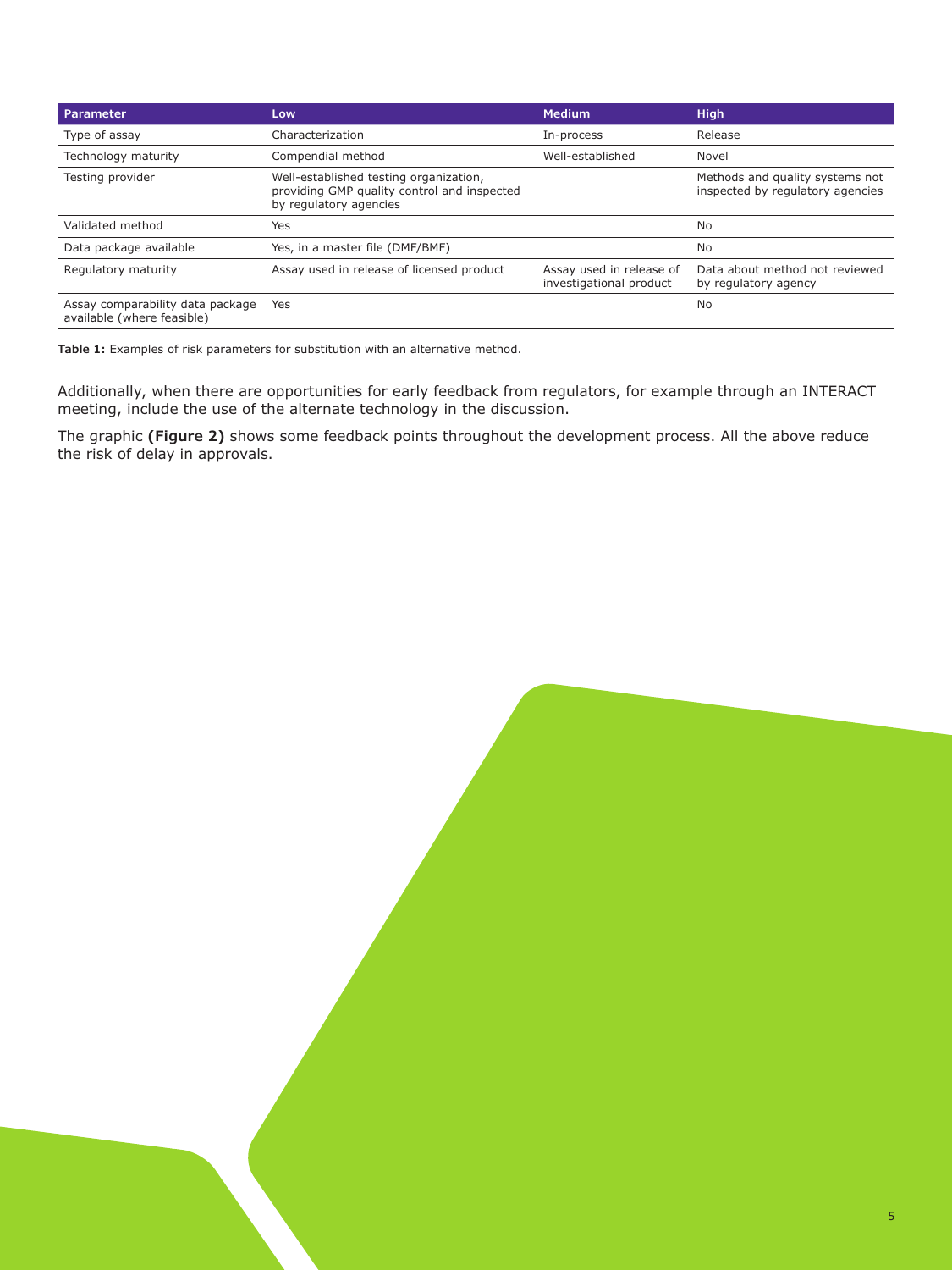

**Figure 2:** Opportunities for regulatory feedback on alternate methods.

### **Post-approval change for licensed products**

Innovation and improvements to assay methodologies do not stop post-licensure and continuous improvement is expected by regulatory authorities throughout the product lifecycle. Regulators have provided extensive guidance on incorporating changes post-approval. Chemistry, manufacturing and control (CMC) changes vary from low to high potential risk with respect to product quality, safety, and efficacy. Guidance from the WHO, EMA, FDA and more recently ICH Q12(9), provide guidance for a risk-based approach and the required types of information to be communicated to them regarding the change. The change is classified with regards to the potential to have an adverse effect on quality of the drug product. The regulatory communication category, supporting information/ documentation requirements, and associated time frame for evaluation are commensurate with that potential risk.

The risk parameters for changing a method are similar to the ones outlined above **(Table 1)**. On the basis of the potential impact of the quality change (e.g. manufacturing change) on the quality attributes (i.e. identity, strength, purity, potency) of the biotherapeutic product and on their potential impact on the safety or efficacy of the product, a change should be categorized as major, moderate, minor or a 'change with no impact' quality change. A high-risk change may equate to a major change and so forth. Once the change is classified, depending on the relevant regulatory authority, the appropriate regulatory tools should be used to communicate regarding the change as outlined in **Table 3**.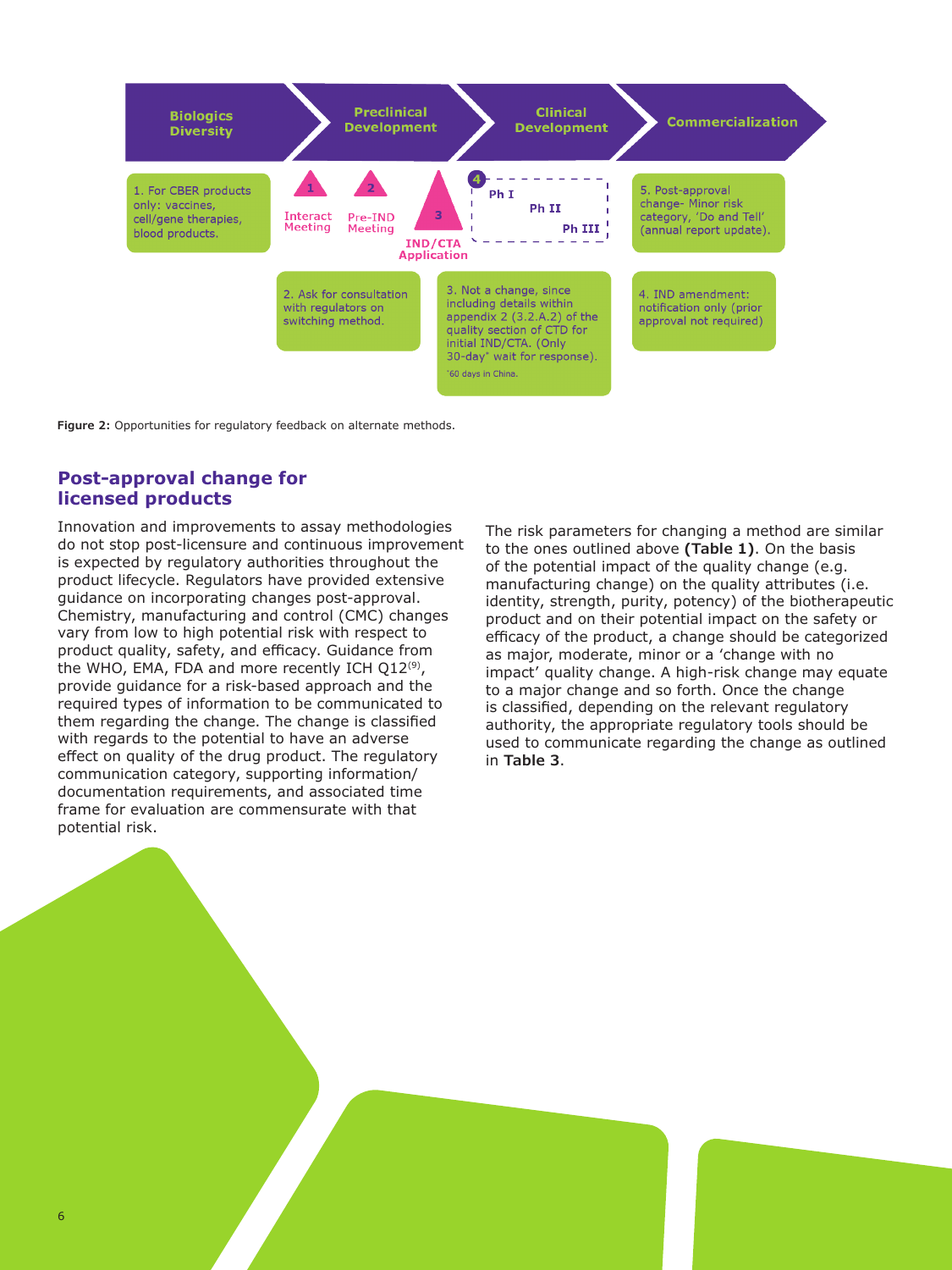| <b>Risk Level</b> | ้บร                                        | EU      | <b>China</b>                                       | <b>Japan</b>                      | Also known as AKA |
|-------------------|--------------------------------------------|---------|----------------------------------------------------|-----------------------------------|-------------------|
| Major             | Prior Approval<br>Supplement (PAS)         | Type II | Need to be approved by NMPA                        | Similar to Major (EU/ US)         | "Tell and Wait"   |
| Moderate          | Change being effected<br>(CBE-30 or CBE-0) | Type IB | Need to be approved by local<br>MPA and CC to NMPA | N/A                               | "Tell and Do"     |
| Minor             | Annual Report                              | Type IA | Need to be filed to local MPA                      | Less strict than Moderate (EU/US) | "Do and Tell"     |

**Note:** There is secondary (lower impact) level of "Minor" change that can be updated in the Pharmaceutical Quality System (US/EU) or the SOP (Japan). No regulatory notification is required.

**Table 3:** Post-approval change categories based on risk.

In addition, collaborating with the alternative technology provider (instrument manufacturer or contract testing organization) for guidance on implementation, generation of relevant data and appropriate documentation will help with affecting the change and reduce regulatory risk.

Based on risk parameters identified above here are a few examples of adventitious agent detection method changes and their potential change classification based on a typical monoclonal antibody platform process.